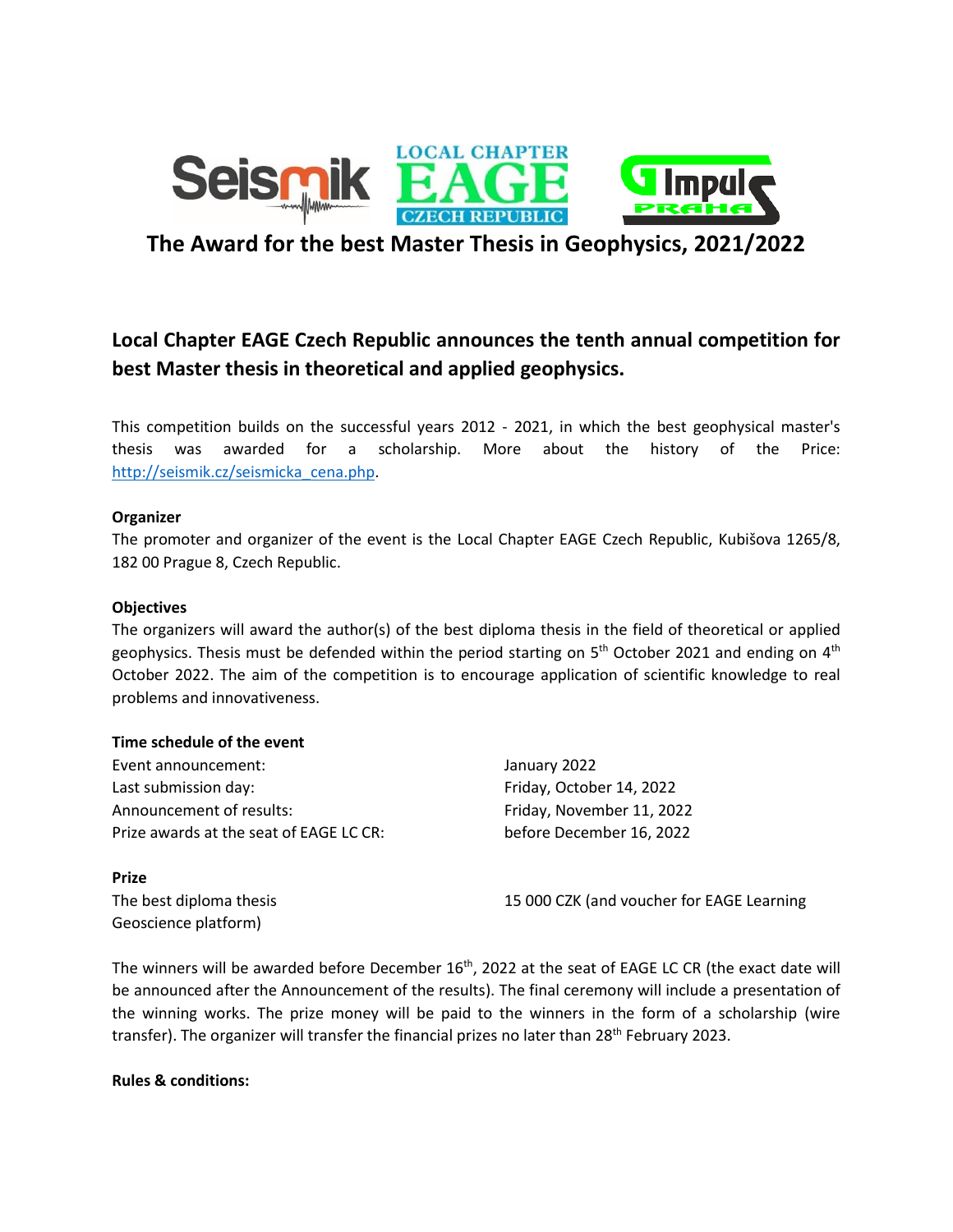The competition is open to any university student (hereinafter referred to as a participant), who completes the application and declaration forms and fulfills the qualification conditions specified in bellow.

- The competition is open for participants or graduates of master degree program.
- Thesis must be defended between 5<sup>th</sup> October 2021 and 4<sup>th</sup> October 2022.
- The competition is available for participants from Czech, Slovak, Austrian, Hungarian, German and Polish universities.
- The submitted thesis must be written in Czech, Slovak or English language.
- The thesis must be delivered on CD/DVD/USB storage or sent to email info@seismik.cz (pdf format).
- The participant must attach to the declaration that he/she has submitted thesis which is not in conflict with the Copyright Act and is written by him/her alone (separate document).
- The competition may be canceled, if less than 3 applications will be submitted by deadline (15 th October 2022).

## **Terms & Conditions**

- The participant needs to register by submitting the completed application form with obligatory attachments before the deadline. The application form can be downloaded from the website www.seismik.cz/cena-seismik, or it can be requested from the organizers by email.
- In the case of written submission, applications with attachments are sent by registered mail to the address of the organizer:

EAGE Local Chapter Czech Republic

- Studentska cena
- Kubišova 1265/8
- 182 00 Prague 8
- Upon prior notice, the application can be submitted to the organizer's address in person.
- Incomplete or incorrectly filled applications will be rejected.
- Participants in the application will agree to be an organized within the meaning of Regulation (EU) No 2016/679 of the European Parliament and of the Council from 27 April 2016 on the protection of natural persons with regard to the processing of personal data and on the free movement of such data, and repealing Directive 95/46/EC (General Data Protection Regulation, hereinafter "GDPR"), and also in compliance with our internal guidelines, which correspond to the relevant legal regulations. Processed data will be:

o Given name, surname, title, email, phone number

The application cannot be entered without the consent.

- Submitted thesis will be archived by Seismik s.r.o. The Seismik s.r.o. will not provide bachelor/master thesis or parts thereof to third parties with the exception of the Evaluation Committee.
- The organizers reserve the rights to modify rules during entire duration of the event.
- Participation in this event does not create a legal right to win. The commission reserves the rights not to award any thesis.